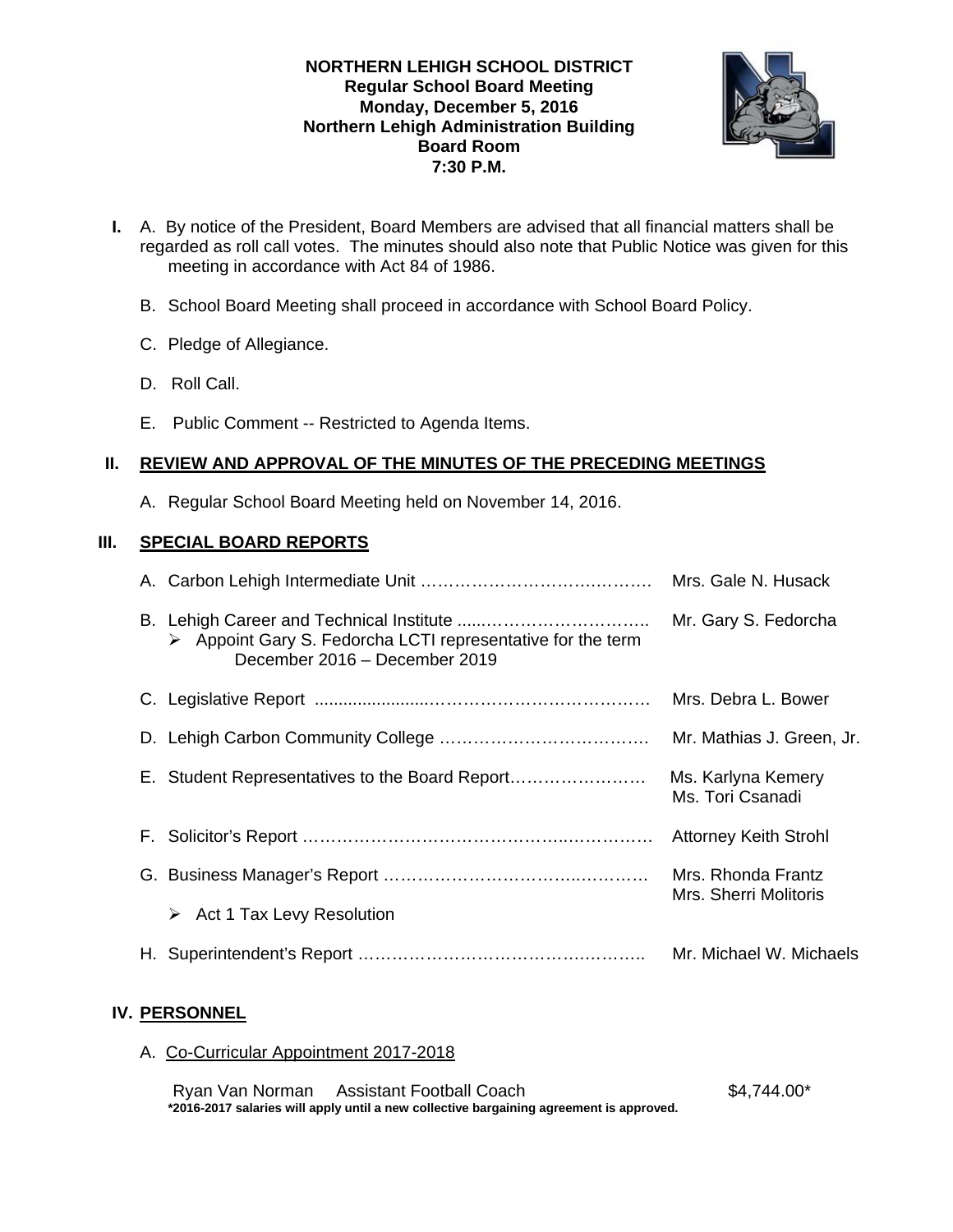Motion to renew the appointment of the following Co-Curricular positions for the 2017-2018 school year:

| Joseph Tout                                                                             | <b>Head Football Coach</b>                     |    | $$7,299.00*$ |  |
|-----------------------------------------------------------------------------------------|------------------------------------------------|----|--------------|--|
| <b>Stephen Hluschak</b>                                                                 | <b>Assistant Football Coach</b>                |    | \$4,744.00*  |  |
| <b>Mark Lavine</b>                                                                      | <b>Assistant Football Coach</b>                |    | \$4,744.00*  |  |
| Alden Farber                                                                            | Assistant Football Coach                       |    | \$4,744.00*  |  |
| <b>Terry Bowman</b>                                                                     | <b>Assistant Football Coach-Shared Stipend</b> |    | $$2,372.00*$ |  |
| Dylan Hofmann                                                                           | <b>Assistant Football Coach-Shared Stipend</b> |    | $$2,372.00*$ |  |
| <b>Jessica Frew</b>                                                                     | <b>Head Field Hockey Coach</b>                 |    | \$5,276.00*  |  |
| Amanda Dietz                                                                            | <b>Assistant Field Hockey Coach</b>            |    | \$2,931.00*  |  |
| <b>David Oertner</b>                                                                    | <b>Head Cross Country Coach</b>                |    | \$4,373.00*  |  |
| <b>Elizabeth Case</b>                                                                   | <b>Assistant Cross Country Coach</b>           |    | $$2,842.00*$ |  |
| Jason Ruch                                                                              | Head Boys' Soccer Coach                        |    | \$5,276.00*  |  |
| Jeremy Battista                                                                         | <b>Assistant Boys' Soccer Coach</b>            |    | $$2,931.00*$ |  |
| Jason Reinhard                                                                          | <b>Head Girls' Soccer Coach</b>                |    | \$5,276.00*  |  |
| Patricia Jones                                                                          | <b>Assistant Girls' Soccer Coach</b>           |    | \$2,931.00*  |  |
| <b>Jeff Miller</b>                                                                      | Sr. High Fall Intramurals - Basketball         | S. | 854.00*      |  |
| <b>Todd Herzog</b>                                                                      | Sr. High Fall Intramurals - Weightlifting      | \$ | 854.00*      |  |
| <b>Robert Hicks</b>                                                                     | Sr. High Fall Intramurals - Softball           | \$ | 854.00*      |  |
| *2016-2017 salaries will apply until a new collective bargaining agreement is approved. |                                                |    |              |  |

#### B. Co-Curricular Volunteers 2016-2017

Justin Hampton\* Assistant Boys' Basketball Coach **\*Pending Verification of Missing Personnel File Items**

#### C. Co-Curricular Volunteers 2017-2018

| Cody Bowman              | <b>Assistant Football Coach</b>      |
|--------------------------|--------------------------------------|
| Lori-Beth Guelcher       | <b>Assistant Cross Country Coach</b> |
| Derek Long               | <b>Assistant Football Coach</b>      |
| Adam Merkle              | <b>Assistant Girls' Soccer Coach</b> |
| <b>Britani Pristash</b>  | <b>Assistant Field Hockey Coach</b>  |
| <b>Channing Shiffert</b> | <b>Assistant Girls' Soccer Coach</b> |
| Shawn Wanamaker          | <b>Assistant Field Hockey Coach</b>  |
| Amy Zeiser               | <b>Assistant Cross Country Coach</b> |

#### D. Substitute

1. Instructional

Approve the following substitute teacher for the 2016-2017 school year at the 2016-2017 substitute teacher rates as approved on the Supplemental Salary Schedule:

Preston Kucsan – CLIU Guest Teacher

#### 2. Non-Instructional

Approve the following individual as substitute secretary/aide and cafeteria worker for the 2016-2017 school year at the 2016-2017 substitute rate as approved on the Supplemental Personnel Salary Schedule:

 Holly Carlson\* **\*Pending Verification of Missing Personnel File Items**

# **V. CONFERENCES**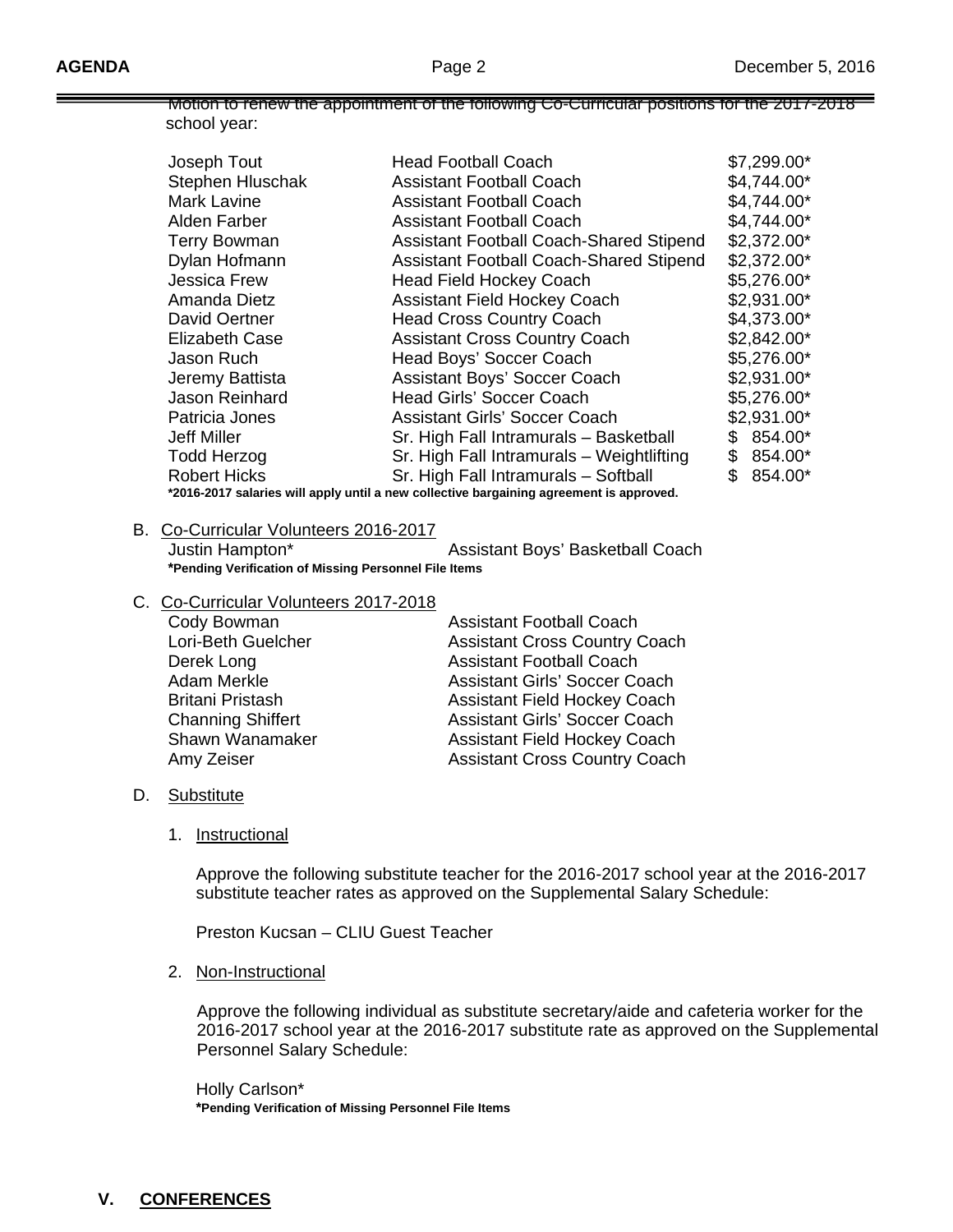Bryan Geist – 50<sup>th</sup> Annual Pennsylvania State Athletic Directors Association Conference – March 21-24, 2017 – Hershey Lodge, Hershey, PA – Registration: \$250.00, Lodging: \$562.77 – Total Approximate Cost: \$812.77 – Funding: Athletic Department Budget **(Attachment #1)** 

## **VI. POLICY**

## A. Board Policy Second Reading

- 1. Approve school board policy #007 Local Board Procedures Distribution, as presented after second reading. **(Attachment #2)**
- 2. Approve school board policy #334.1 Employees Benevolence Sick Leave, as presented after second reading. **(Attachment #3)**
- 3. Approve school board policy #336 Employees Personal Necessity Leave, as presented after second reading. **(Attachment #4)**
- 4. Approve school board policy #339 Employees Uncompensated Leave, as presented after second reading. **(Attachment #5)**
- 5. Approve school board policy #810.2 Transportation Video/Audio Recording, as presented after second reading. **(Attachment #6)**
- 6. Approve school board policy #827 Operations Conflict of Interest, as presented after second reading. **(Attachment #7)**

#### B. Homebound Instruction

It is recommended that the Board of Education grant homebound instruction for an  $8<sup>th</sup>$  grade student, Student No.2090202 for five hours per week, effective November 9, 2016 and continuing until approximately December 23, 2016.

## **VII. CURRICULUM AND INSTRUCTION**

Approve to contract with Karina Ostoich Sheehan as an independent contractor school psychologist for the 2016-2017 school year. Ms. Sheehan will be employed as a bilingual school psychologist on an as needed basis to assist the Special Education Department with bilingual assessments and student evaluations. Rate of pay will be \$1,600.00 per student evaluation. **(Attachment #8)**

## **VIII. OLD BUSINESS**

## **IX. NEW BUSINESS**

#### Licensed Practical Nurse Agreement

Approve a four-year Memorandum of Understanding Agreement with the Licensed Practical Nurses effective July 1, 2016. **(Agreement Distributed to Board only)** 

#### **X. FINANCIAL**

- A. Approve the Following List of Bills:
	- 1. General Fund months of November & December 2016
	- 2. Cafeteria Fund months of November & December, 2016
	- 3. Refreshment Stand month of November 2016
- B. Authorize the purchase of a 2011 Dodge Charger to be used as a district police car from Kovatch Nesquehoning at a total cost of \$9,250.00. Kovatch Nesquehoning is a member of the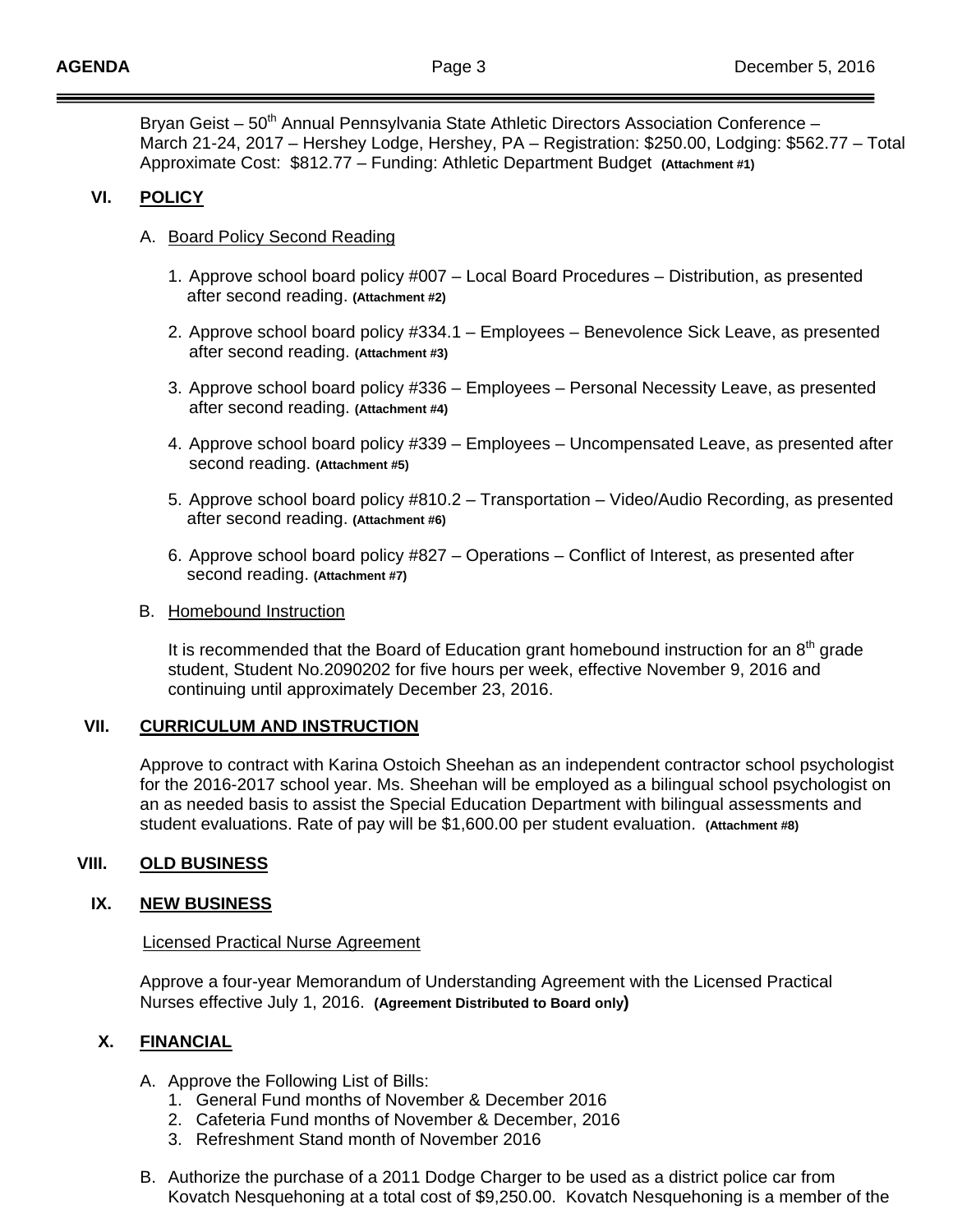Pennsylvania State Contract Pricing – COSTARS.

- C. Approve abatement/exoneration requests of per capita taxes, for the residents that fall within the guidelines, as presented. **(Attachment #9)**
- D. Act 1 Tax Levy Resolution

#### **NORTHERN LEHIGH SCHOOL DISTRICT BOARD OF DIRECTORS**

#### **RESOLUTION**

 **WHEREAS,** on June 27, 2006, the Pennsylvania legislature passed Act 1 of Special Session 2006, entitled the "Taxpayer Relief Act" (hereinafter "Act 1");

 **WHEREAS,** Act 1 requires school districts to limit tax increases to the level set by an inflation index unless the tax increase is approved by voters in a referendum or the school district obtains from the Department of Education or a court of common pleas certain referendum exceptions;

 **WHEREAS,** Act 1 does, however, allow a board of school directors to elect to adopt a resolution indicating that it will not raise the rate of any tax for the support of the public schools for the following fiscal year by more than its index, provided this resolution must be adopted no later than 110 days prior to the date of the election immediately preceding the upcoming fiscal year;

 **WHEREAS,** the Northern Lehigh School District index for the 2017-2018 fiscal year is 3.4%;

 **WHEREAS,** the Northern Lehigh School District Board of Directors has made the decision that it shall not raise the rate of any tax for the support of the Northern Lehigh School District for the 2017-2018 fiscal year by more than its index.

 **AND NOW,** on this 5th day of December, 2016, it is hereby **RESOLVED** by the Northern Lehigh School District (hereinafter "District") Board of Directors (hereinafter "Board") the following:

- 1. The Board certifies that it will not increase any school district tax for the 2017-2018 school year at a rate that exceeds the index as calculated by the Pennsylvania Department of Education.
- 2. The Board certifies that it will comply with the procedures set forth in Section 687, of the Pennsylvania Public School Code (hereinafter "School Code"), 24 P.S. §6-687, for the adoption of its proposed and final budget.
- 3. The Board certifies that increasing any tax at a rate less than or equal to the index will be sufficient to balance its final budget of the 2017-2018 fiscal year.
- 4. The Administration of the District will submit the District's information on a proposed increase in the rate of a tax levied for the support of the District to the Pennsylvania Department of Education on the uniform form prepared by the Pennsylvania Department of Education no later than five days after the Board's adoption of this Resolution.
- 5. The Administration of the District will send a copy of this Resolution to the Pennsylvania Department of Education no later than five days after the Board's adoption of this Resolution.